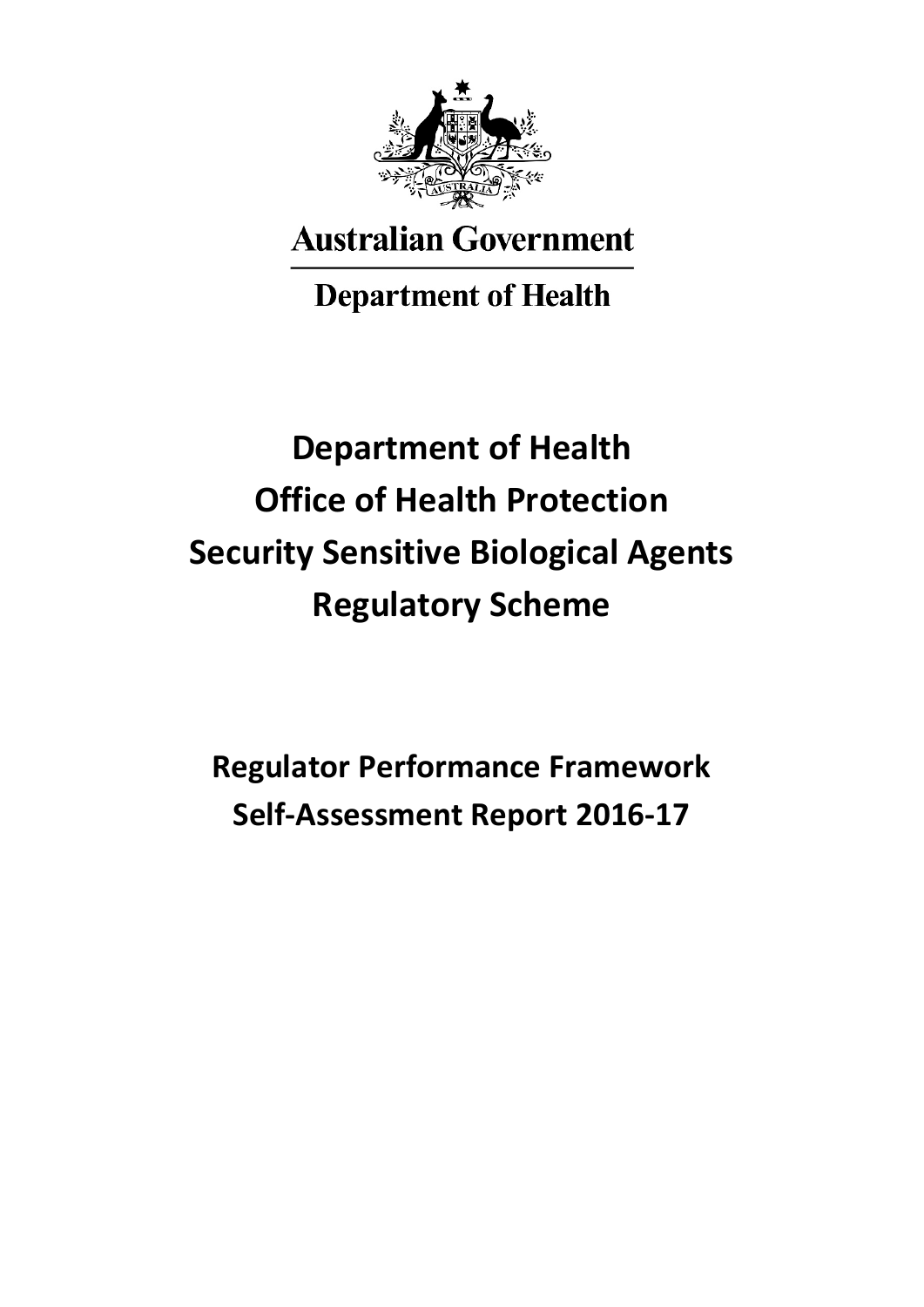### **Introduction**

The Australian Government Department of Health (Health) has responsibility for administration of the Security Sensitive Biological Agents (SSBA) Regulatory Scheme. This is undertaken within the Health Emergency Management Branch (HEMB) of the Office of Health Protection. The aim of the scheme is to limit opportunities for acts of bioterrorism or biocrime to occur using harmful biological agents and to provide a legislative framework for managing the security of SSBAs. Part 3 of the *National Health Security Act 2007* (NHS Act) establishes the regulatory scheme for entities and facilities that handle suspected or known SSBAs. The *National Health Security Regulations 2008* (NHS Regulations) support the NHS Act by providing operational detail about the SSBA Regulatory Scheme. Compliance obligations are described within the SSBA Standards and a monitoring and compliance program is run in cooperation with inspectors from the Office of the Gene Technology Regulator (OGTR).

The scheme was developed using risk management principles to achieve a balance between counterterrorism concerns and the interests of the regulated community and aims to maintain full access to SSBAs for those with a legitimate need. The SSBA Regulatory Scheme also builds on Australia's obligations under the Biological and Toxins Weapons Convention and UN Security Council Resolution 1540.

The Australian Government is committed to reducing the cost of unnecessary or inefficient regulation imposed on business, community organisations and individuals. The RPF commenced on 1 July 2015 to establish a common set of performance measures that allow for the comprehensive assessment of regulator performance and engagement with stakeholders. The way regulators administer regulations can have a major effect on the burden imposed, and therefore the RPF aims to encourage regulators to undertake their functions with the minimum impact necessary to achieve regulatory objectives. Under the RPF, regulators are required to undertake an annual, externally validated self-assessment against a common set of performance measures and pre-agreed evidence metrics. Health is committed to providing a comprehensive report for each regulator in-scope under the RPF once in a three-yearly cycle and will provide shorter reports in the interim two years.

The 2015-2016 self-assessment report for the SSBA Regulatory Scheme included a table under each KPI to describe each of the approved evidence metrics, approved potential sources of evidence as well as comments to demonstrate these were addressed over 2015-16, the first year for which the SSBA Regulatory Scheme undertook an externally validated and reported self-assessment. A shortened self-assessment report for 2016-17 is provided below. In addition, in 2016-17 the SSBA Regulatory Scheme was the first regulator to undergo an external review under the RPF and given this was not required to have this self-assessment report externally validated. A self-assessed rating is provided against each of the Measures / Metrics in this report. The rating is derived from the scale provided below.

| <b>Excellent</b>                      | <b>Very Good</b>                                             | Good                                        | Fair                             | Poor                                |
|---------------------------------------|--------------------------------------------------------------|---------------------------------------------|----------------------------------|-------------------------------------|
| Strong performance<br>against all the | Strong performance against<br>majority of the measures under | Average performance<br>against the measures | Poor performance<br>against some | Poor performance<br>against most of |
| measures under the                    | the KPI and no evidence of                                   | under the KPI                               | measures under                   | the measures                        |
| KPI                                   | negative/poor performance                                    |                                             | the KPI                          | under the KPI                       |
|                                       | against any measure                                          |                                             |                                  |                                     |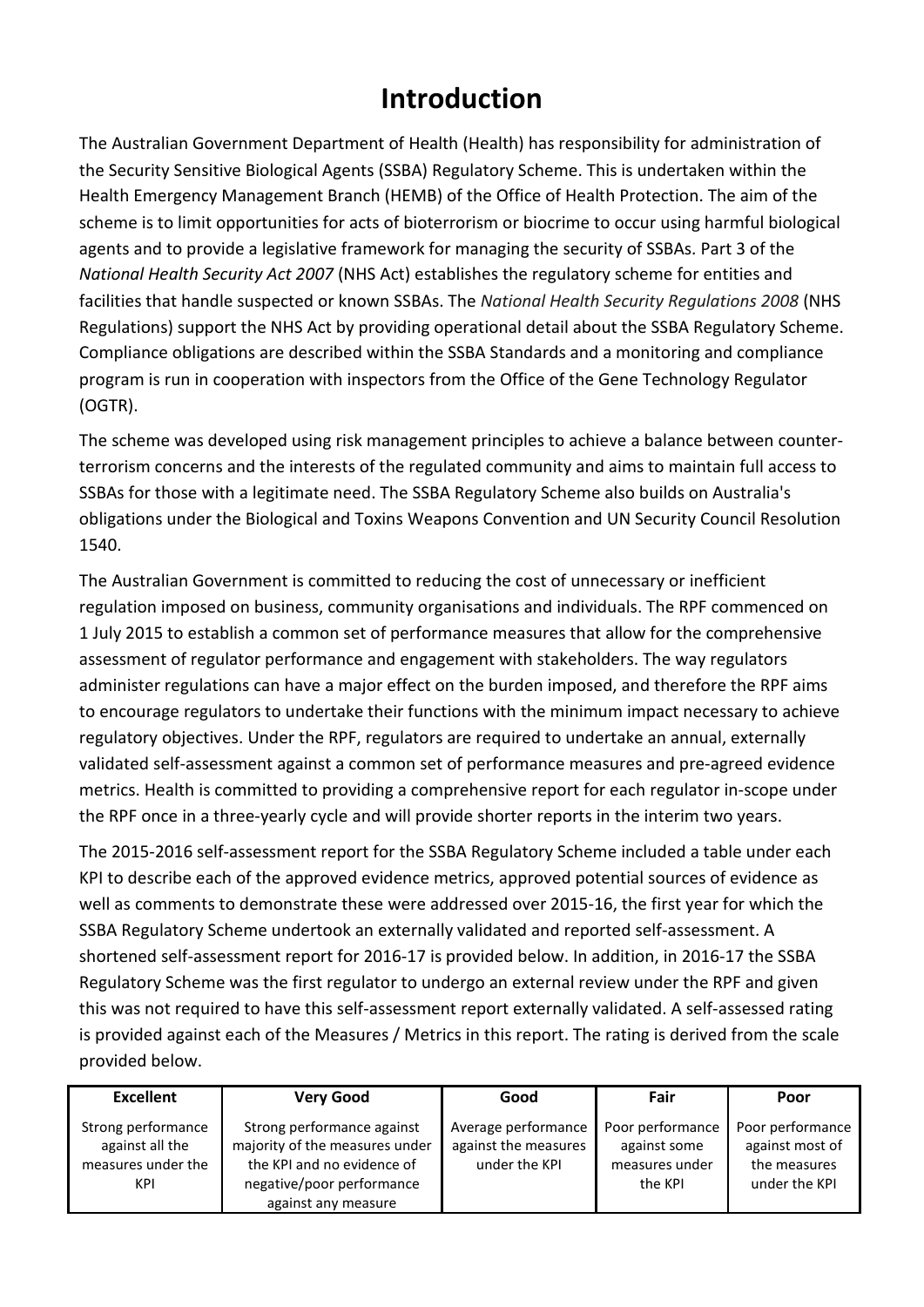## **2016-17 Performance Reporting**

| KPI 1 - Regulators do not unnecessarily impede the efficient operation of regulated<br>entities                                                                                                                                                                                                                                                                                                                                                                                                                                                                                                                                                         |                                                                                                                                                                                                                                                                                                                                                                                                                                                                                                                                                                                               |  |
|---------------------------------------------------------------------------------------------------------------------------------------------------------------------------------------------------------------------------------------------------------------------------------------------------------------------------------------------------------------------------------------------------------------------------------------------------------------------------------------------------------------------------------------------------------------------------------------------------------------------------------------------------------|-----------------------------------------------------------------------------------------------------------------------------------------------------------------------------------------------------------------------------------------------------------------------------------------------------------------------------------------------------------------------------------------------------------------------------------------------------------------------------------------------------------------------------------------------------------------------------------------------|--|
| <b>KPIs/Measures/Metrics</b>                                                                                                                                                                                                                                                                                                                                                                                                                                                                                                                                                                                                                            | <b>Evidence (Performance in 2016-17)</b>                                                                                                                                                                                                                                                                                                                                                                                                                                                                                                                                                      |  |
| <b>MEASURE 1 - REPORTING</b><br>Reporting burden kept to a minimum;<br>$\circ$<br>Reporting requirements appropriately reflect level<br>O<br>of risk.<br><b>Metrics</b><br>Annual review of reporting requirements;<br>Availability of online data collection system; and<br>Annual discussion with Public Health Laboratory<br>Network (PHLN)/Australian (counter) Bioterrorism<br>Laboratory Network (ABLN) to maintain awareness of<br>the regulated community operational environment<br>(to inform judgements about the appropriate levels of<br>risk management).                                                                                 | Informal review of reporting requirements<br>was undertaken and the requirements remain<br>fit for purpose;<br>Website was available 24/7. No outages were<br>reported; and<br>A face to face meeting with PHLN and ABLN<br>was held where relevant agenda items were<br>discussed.                                                                                                                                                                                                                                                                                                           |  |
| <b>MEASURE 2 - INSPECTIONS</b><br>o Burden of inspections kept to a minimum; and<br>o Unintended impacts on the regulated community<br>avoided.<br><b>Metrics</b><br>Annual review of inspection requirements;<br>Review inspection schedule at every compliance<br>$\bullet$<br>committee meeting;<br>Four discussions per year with Office of the Gene<br>Technology Regulator (OGTR) and/or Department of<br>Agriculture and Water Resources (DAWR) to monitor<br>for unintended impacts on the regulated community;<br>Review of feedback received from Entities following<br>inspection; and<br>No charges associated with compliance inspections. | 2016-2017 annual inspection plan was<br>$\bullet$<br>developed in alignment with the OGTR<br>inspection schedule and was reviewed at each<br>compliance meeting;<br>Informal review of inspection requirements<br>was conducted;<br>Six Compliance Committee meetings were<br>held over 2016-17;<br>A list of action items from each Compliance<br>Committee meeting was maintained and<br>actioned;<br>• Feedback received from Entities through<br>inspection process was promptly responded<br>to; and<br>Inspections continued to be undertaken at no<br>cost to the regulated community. |  |
| <b>MEASURE 3 - ADMINISTRATION</b><br>Burden of administrative processes kept to a<br>$\circ$<br>minimum; and<br>Administrative processing completed in a timely<br>O<br>manner.<br><b>Metrics</b><br>Availability of online data collection system; and<br>Routine administrative requests processed within two<br>$\bullet$<br>business days.                                                                                                                                                                                                                                                                                                          | The online data collection system was<br>$\bullet$<br>available 24/7; and<br>All administrative requests were actioned<br>within two business days of receipt.                                                                                                                                                                                                                                                                                                                                                                                                                                |  |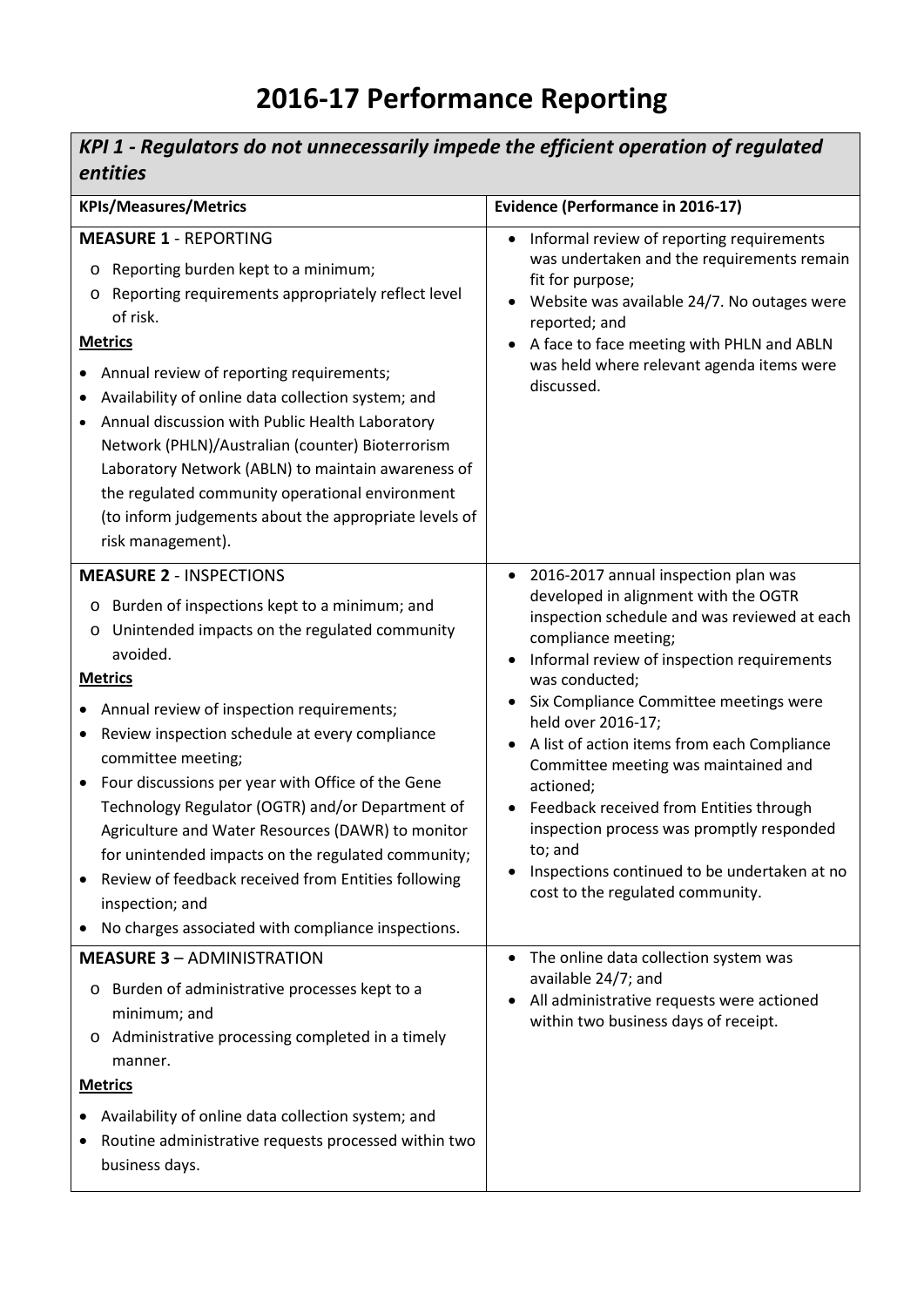#### *KPI 1 - Regulators do not unnecessarily impede the efficient operation of regulated entities*

| <b>KPIs/Measures/Metrics</b>                                                                                                                                                                                                                                                                                                                                                                                                                                                                                                                                                                                                                                              | <b>Evidence (Performance in 2016-17)</b>                                                                                                                                                                                                                                                                                                                                                                                                                                   |  |
|---------------------------------------------------------------------------------------------------------------------------------------------------------------------------------------------------------------------------------------------------------------------------------------------------------------------------------------------------------------------------------------------------------------------------------------------------------------------------------------------------------------------------------------------------------------------------------------------------------------------------------------------------------------------------|----------------------------------------------------------------------------------------------------------------------------------------------------------------------------------------------------------------------------------------------------------------------------------------------------------------------------------------------------------------------------------------------------------------------------------------------------------------------------|--|
| <b>MEASURE 4 - FEEDBACK</b><br>Stakeholder issues addressed in a timely manner;<br>$\circ$<br>Advice to stakeholders of compliance issues is<br>$\circ$<br>timely and specific; and<br>Best practice supported.<br>$\circ$<br><b>Metrics</b><br>Number and types of opportunities/vehicles available<br>to discuss and address emerging issues;<br>• Feedback sought from stakeholders at each<br>inspection on burden of regulatory requirements;<br>Opportunity for stakeholders to provide feedback on<br>website;<br>Comment encouraging feedback on all forms; and<br>At each inspection inspectors will give advice on best<br>practice if an opportunity is noted. | Six Compliance Committee meetings were<br>$\bullet$<br>held over 2016-17;<br>Feedback received on website, forms, email<br>$\bullet$<br>inbox and telephone were responded to<br>within two business days of receipt;<br>Advice to stakeholders with regard to<br>compliance issues was provided at the time of<br>inspection and by letter 'post' inspection; and<br>All letters sent to the regulated community<br>encourage and provide contact points for<br>feedback. |  |
| Self-assessed rating:                                                                                                                                                                                                                                                                                                                                                                                                                                                                                                                                                                                                                                                     | <b>Very Good</b>                                                                                                                                                                                                                                                                                                                                                                                                                                                           |  |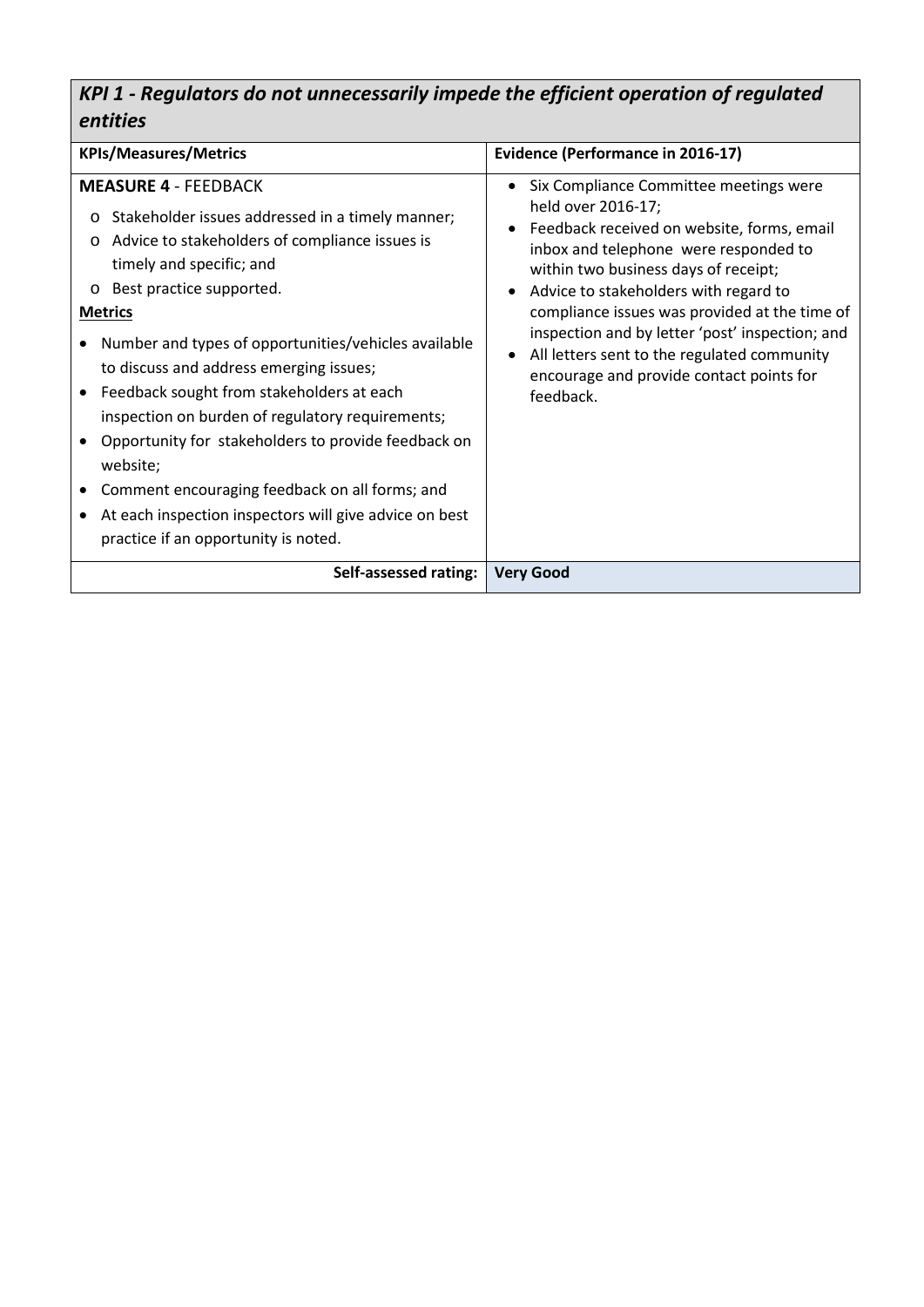| KPI 2 - Communication with regulated entities is clear, targeted and effective                                                                                                                                                                                                                                                                                                      |                                                                                                                                                                                                                                                                                                                                                                                                                                                                                                                                                                                                                     |  |  |
|-------------------------------------------------------------------------------------------------------------------------------------------------------------------------------------------------------------------------------------------------------------------------------------------------------------------------------------------------------------------------------------|---------------------------------------------------------------------------------------------------------------------------------------------------------------------------------------------------------------------------------------------------------------------------------------------------------------------------------------------------------------------------------------------------------------------------------------------------------------------------------------------------------------------------------------------------------------------------------------------------------------------|--|--|
| <b>KPIs/Measures/Metrics</b>                                                                                                                                                                                                                                                                                                                                                        | <b>Evidence (Performance in 2016-17)</b>                                                                                                                                                                                                                                                                                                                                                                                                                                                                                                                                                                            |  |  |
| <b>MEASURE 1 - MATERIALS AVAILABLE WHICH</b><br>CLEARLY SET OUT REQUIREMENTS OF SCHEME<br><b>Metrics</b><br>Number of communication materials available<br>outlining scheme requirements and giving guidance<br>on implementation;<br>Online training tools available; and<br>$\bullet$<br>Documentation meets accessibility requirements of<br>$\bullet$<br>Australian Government. | Within the reporting period the availability of<br>$\bullet$<br>the SSBA Standards, Fact Sheets and<br>Guidelines was maintained;<br>The availability of the online training facility<br>was maintained 24/7;<br>No newsletters were circulated due to staff<br>$\bullet$<br>resourcing constraints; and<br>The majority of documentation published on<br>$\bullet$<br>the SSBA website meets accessibility<br>requirements. Lengthy documents such as the<br>SSBA Standards, will be assessed to ensure<br>compliance with accessibility requirements at<br>the time of their next review.                         |  |  |
| <b>MEASURE 2 - COMMUNICATION MATERIALS TO</b><br>COMPREHENSIVELY SUPPORT IMPLEMENTATION OF<br>REQUIREMENTS ARE AVAILABLE<br><b>Metrics</b><br>Number of options available providing information<br>including fact sheets, website, guidelines, newsletter,<br>telephone line; and<br>Engagement with key representative groups such as<br>PHLN/ABLN.                                | 11 SSBA Guidelines and 17 Fact Sheets were<br>$\bullet$<br>maintained and available on the SSBA<br>website; and<br>A dedicated mailbox (ssba@health.gov.au)<br>$\bullet$<br>and phone line (02) 6289 7477 were also<br>available over the reporting period and were<br>attended to during business hours.                                                                                                                                                                                                                                                                                                           |  |  |
| <b>MEASURE 3 - TRAINING IS AVAILABLE TO SUPPORT</b><br><b>COMPLIANCE</b><br><b>Metrics</b><br>Training provided:<br>Number of online training modules available;<br>Number of guidelines available;<br>Number of factsheets available;<br>٠<br>Number of presentations to stakeholder fora; and<br>٠<br>Advice provided during inspections.                                         | Within the reporting period the Online<br>$\bullet$<br>Training Facility for the regulated community<br>was maintained 24/7;<br>11 SSBA Guidelines and 17 Fact Sheets were<br>maintained and available on the SSBA<br>website;<br>Presentations on the SSBA Regulatory Scheme<br>٠<br>were delivered to Biosecurity students at the<br>Australian National University, to the<br>Australia Group meeting in July 2017 and to<br>the International Expert Group on Biosafety<br>and Biosecurity Regulation in March 2016;<br>and<br>Inspectors continued to provide regulatory<br>advice at the time of inspections. |  |  |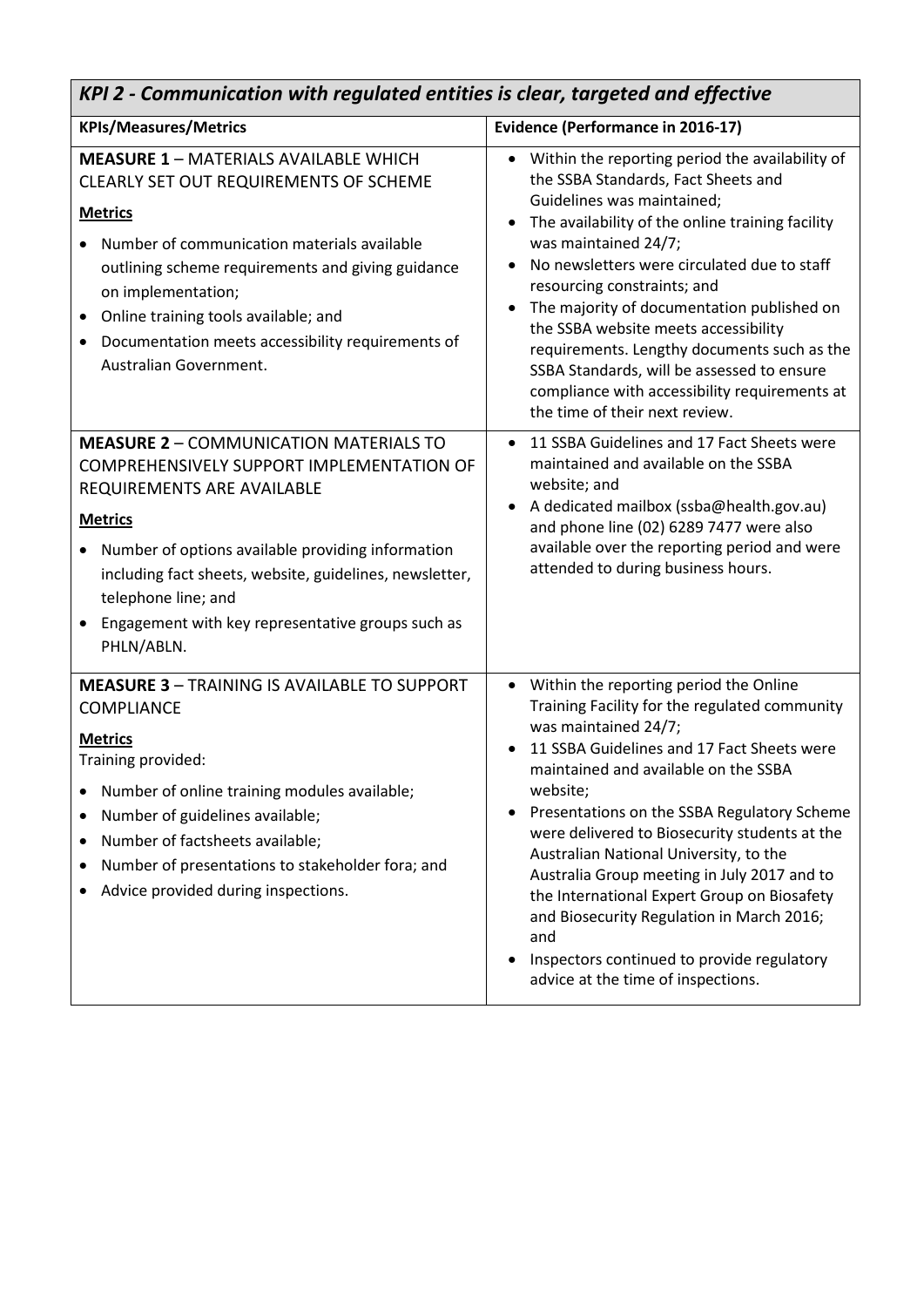| KPI 2 - Communication with regulated entities is clear, targeted and effective                                                                                                                                                                                                                                    |                                                                                                                                                                                                                                                                                       |  |
|-------------------------------------------------------------------------------------------------------------------------------------------------------------------------------------------------------------------------------------------------------------------------------------------------------------------|---------------------------------------------------------------------------------------------------------------------------------------------------------------------------------------------------------------------------------------------------------------------------------------|--|
| <b>KPIs/Measures/Metrics</b>                                                                                                                                                                                                                                                                                      | <b>Evidence (Performance in 2016-17)</b>                                                                                                                                                                                                                                              |  |
| <b>MEASURE 4 - NOTIFICATION OF CHANGES, ISSUES</b><br>AND NEW DEVELOPMENTS IS TIMELY AND EASILY<br><b>ACCESSIBLE</b><br><b>Metrics</b><br>Number of newsletters produced;<br>Number of newsletter articles framed to clarify issues<br>identified; and<br>Emails regarding changes sent to regulated<br>community | No newsletters were produced due to staff<br>$\bullet$<br>resourcing constraints; and<br>No changes occurred to the SSBA Regulatory<br>Scheme during the reporting period and<br>hence no emails were required to be sent.                                                            |  |
| <b>MEASURE 5 - A RANGE OF OPTIONS ARE AVAILABLE</b><br>FOR PROVIDING INFORMATION TO STAKEHOLDERS<br>AND FOR RECEIVING FEEDBACK<br><b>Metrics</b><br>Two way feedback provided during inspection<br>process;<br>Website;<br>$\bullet$<br>Dedicated telephone assistance line; and<br>Email inbox                   | Inspectors continued to encourage that<br>$\bullet$<br>feedback be provided by regulated entities<br>during monitoring inspections; and<br>The SSBA phone line and email inbox<br>$\bullet$<br>continued to be monitored and any feedback<br>received was responded to appropriately. |  |
| Self-assessed rating:                                                                                                                                                                                                                                                                                             | <b>Very Good</b>                                                                                                                                                                                                                                                                      |  |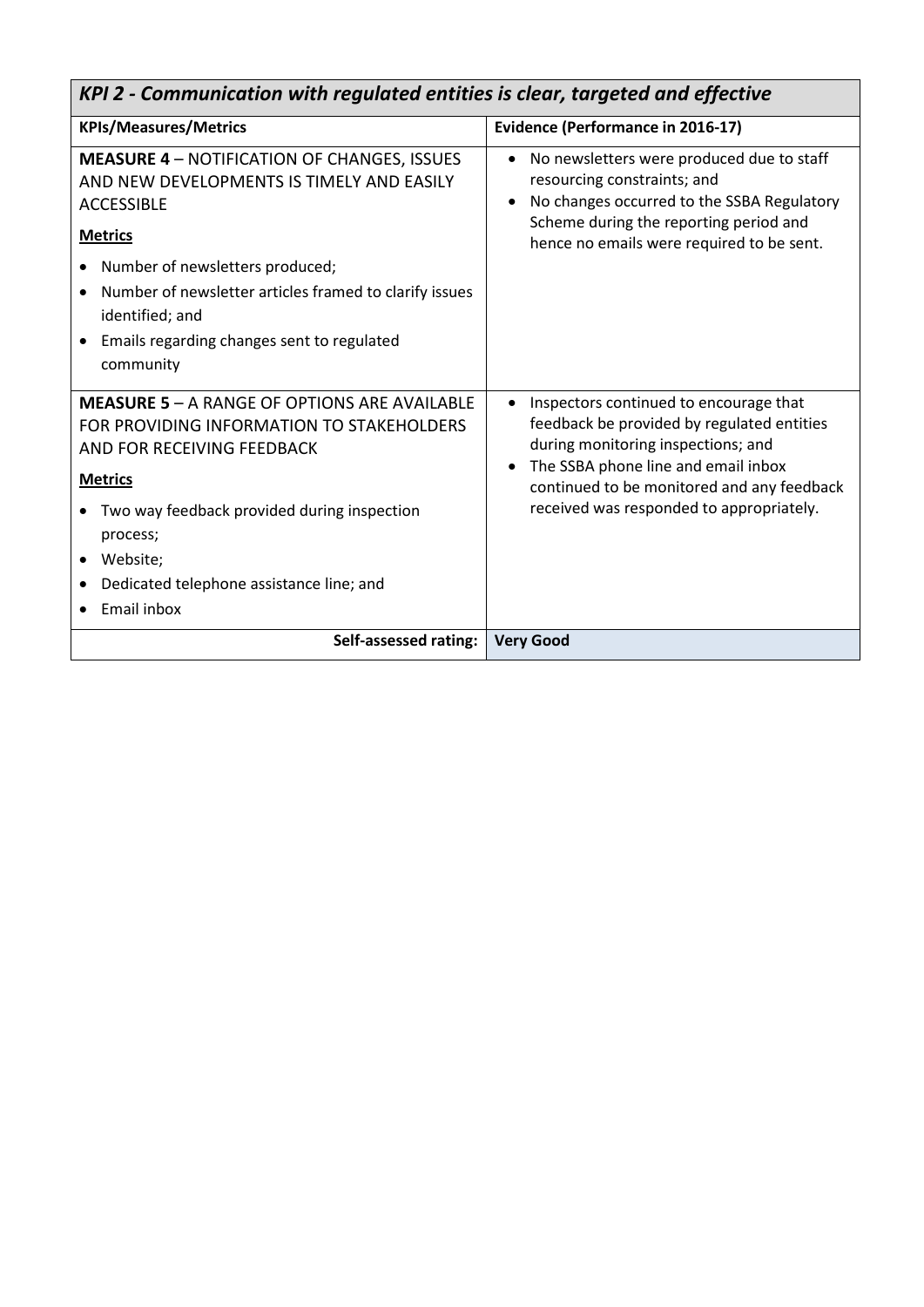#### *KPI 3 - Actions undertaken by regulators are proportionate to the regulatory risk being managed*

| <b>KPIs/Measures/Metrics</b>                                                                                                                                                                                                                                                                                                                                                                                                                                                                                                                                                                                                                                               | <b>Evidence (Performance in 2016-17)</b>                                                                                                                                                                                                                                                                                                                                                                                                                                                                                                                                                                                                                                                                                              |  |
|----------------------------------------------------------------------------------------------------------------------------------------------------------------------------------------------------------------------------------------------------------------------------------------------------------------------------------------------------------------------------------------------------------------------------------------------------------------------------------------------------------------------------------------------------------------------------------------------------------------------------------------------------------------------------|---------------------------------------------------------------------------------------------------------------------------------------------------------------------------------------------------------------------------------------------------------------------------------------------------------------------------------------------------------------------------------------------------------------------------------------------------------------------------------------------------------------------------------------------------------------------------------------------------------------------------------------------------------------------------------------------------------------------------------------|--|
| <b>MEASURE 1 - RISKS COMPREHENSIVELY ASSESSED</b><br><b>Metrics</b><br>Experts engaged to assess target agents for scheme;<br>Risk level (ie. biological threat level) reviewed by<br>$\bullet$<br>experts through liaison with Australian Intelligence<br>Community;<br>Experts engaged to consider high risk areas of work<br>$\bullet$<br>e.g. the Australian Federal Police comments on<br>research applications;<br>Staff administering scheme trained in risk assessment<br>$\bullet$<br>and familiar with operational environment; and<br>Regulated entities provided with guidance materials<br>$\bullet$<br>to assist in risk assessment for biological security. | The differential requirements within the SSBA<br>$\bullet$<br>Standards continued to be applied as<br>necessary;<br>Health continued to liaise with the Australian<br>Intelligence Community to monitor biological<br>agent threat levels;<br>Health continued to consult the Australian<br>$\bullet$<br>Federal Police on any research applications<br>related to the handling of SSBAs;<br>Staff administering the scheme have been<br>$\bullet$<br>trained in risk assessment and continue to be<br>familiar with the operational environment; and<br>Security Risk Template was maintained and<br>$\bullet$<br>available to assist regulated entities to maintain<br>their required risk assessment and risk<br>management plans. |  |
| <b>MEASURE 2 - RISK ASSESSMENT</b><br><b>REMAINS UP TO DATE</b><br><b>Metrics</b><br>Six monthly security briefing provided by the<br>٠<br>Australian Intelligence Community (AIC);<br>Australia's risk setting routinely monitored through<br>$\bullet$<br>regular analysis of intelligence community briefing<br>material; and<br>List of Security Sensitive Biological Agents reviewed<br>$\bullet$<br>every 5 years.                                                                                                                                                                                                                                                   | An annual security briefing is provided by the<br>Australian Intelligence Community;<br>Health continues to routinely monitor<br>Australia's risk setting for the handling of<br>biological agents of security concern, through<br>analysing intelligence community briefing<br>material; and<br>The List of SSBAs was reviewed and amended in<br>2016. A review of the listing of Highly<br>Pathogenic Influenza is currently being<br>undertaken and is to be finalised in 2018.                                                                                                                                                                                                                                                    |  |
| <b>MEASURE 3 - REQUIREMENTS OF SCHEME ARE</b><br><b>COMMENSURATE WITH RISK</b><br><b>Metrics</b><br>Similar schemes overseas investigated annually to<br>compare risk management approach;<br>Scheme processes reviewed annually;<br>٠<br>Document template available to support security risk<br>٠<br>assessment by participating entities 5 year<br>compliance audit of research status; and<br>Regulated entities provided with guidance materials<br>$\bullet$<br>to assist in risk assessment including a Risk<br>Assessment Template to meet Part 2 of the<br>Standards.                                                                                             | Health continued to maintain a watching brief<br>$\bullet$<br>of international schemes;<br>Scheme processes continued to be both<br>٠<br>formally and informally reviewed; and<br>Security Risk Template was maintained and<br>٠<br>available to assist regulated entities to maintain<br>their required risk assessment and risk<br>management plans.                                                                                                                                                                                                                                                                                                                                                                                |  |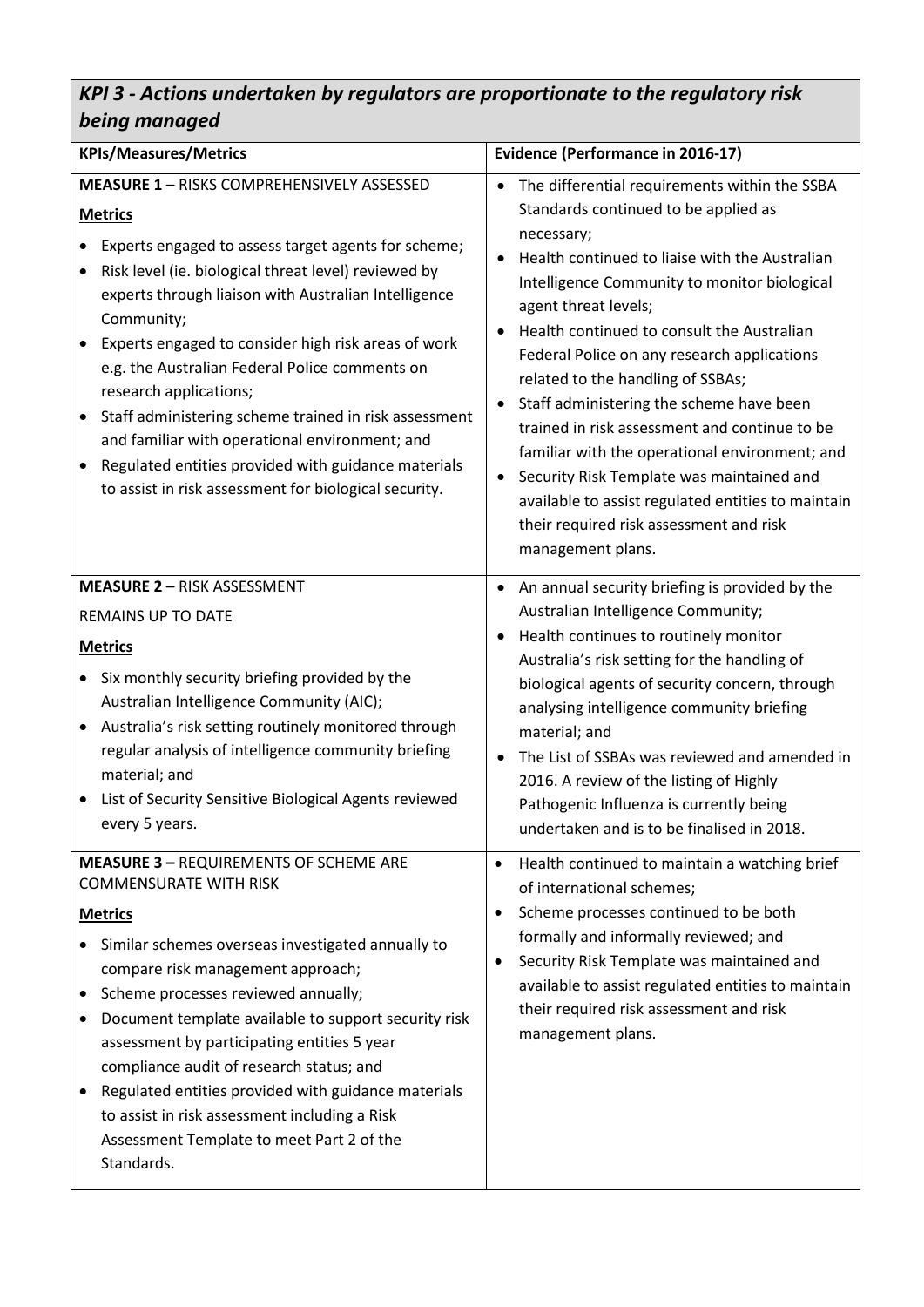#### *KPI 3 - Actions undertaken by regulators are proportionate to the regulatory risk being managed*

| <b>KPIs/Measures/Metrics</b>                                                                                                                                                                                                                                                                                                                                                                                                                                                              | <b>Evidence (Performance in 2016-17)</b>                                                                                                                                                                                                                                                                                                                                                                                             |  |
|-------------------------------------------------------------------------------------------------------------------------------------------------------------------------------------------------------------------------------------------------------------------------------------------------------------------------------------------------------------------------------------------------------------------------------------------------------------------------------------------|--------------------------------------------------------------------------------------------------------------------------------------------------------------------------------------------------------------------------------------------------------------------------------------------------------------------------------------------------------------------------------------------------------------------------------------|--|
| <b>MEASURE 4 - SCHEME SUPPORTS DIFFERENTIAL</b><br>TREATMENT OF RISK<br><b>Metrics</b><br>Stratified scheme maintained with two tiers of agents,<br>each having requirements commensurate to risk;<br>Specified strategies available for entities with<br>identified compliance issues e.g. repeat inspections or<br>spot checks; and<br>Different requirements for different/higher risk<br>purposes (known vs suspected SSBA handling,<br>handling agents for the purpose of research). | The two tiered List of SSBAs (containing 20<br>$\bullet$<br>agents) was maintained over the reporting<br>period;<br>A range of inspection options continued to be<br>maintained over the reporting period i.e.<br>comprehensive, mid-cycle, spot checks, special<br>inspections and desktop reviews; and<br>The requirements within the SSBA Standards<br>٠<br>continued to be applied commensurate with<br>the level of risk posed. |  |
| <b>MEASURE 5 - FFFDBACK ON APPROPRIATENESS OF RISK</b><br>MANAGEMENT MEASURES SOUGHT PERIODICALLY<br><b>FROM STAKEHOLDERS</b><br><b>Metrics</b><br>Feedback sought from PHLN/ABLN on<br>appropriateness of scheme requirements.                                                                                                                                                                                                                                                           | The requirements of the SSBA Regulatory<br>$\bullet$<br>Scheme are regularly informally discussed with<br>PHLN and ABLN committee members. No<br>formal consultation with these two committees<br>was required during the reporting period.                                                                                                                                                                                          |  |
| Self-assessed rating:                                                                                                                                                                                                                                                                                                                                                                                                                                                                     | <b>Excellent</b>                                                                                                                                                                                                                                                                                                                                                                                                                     |  |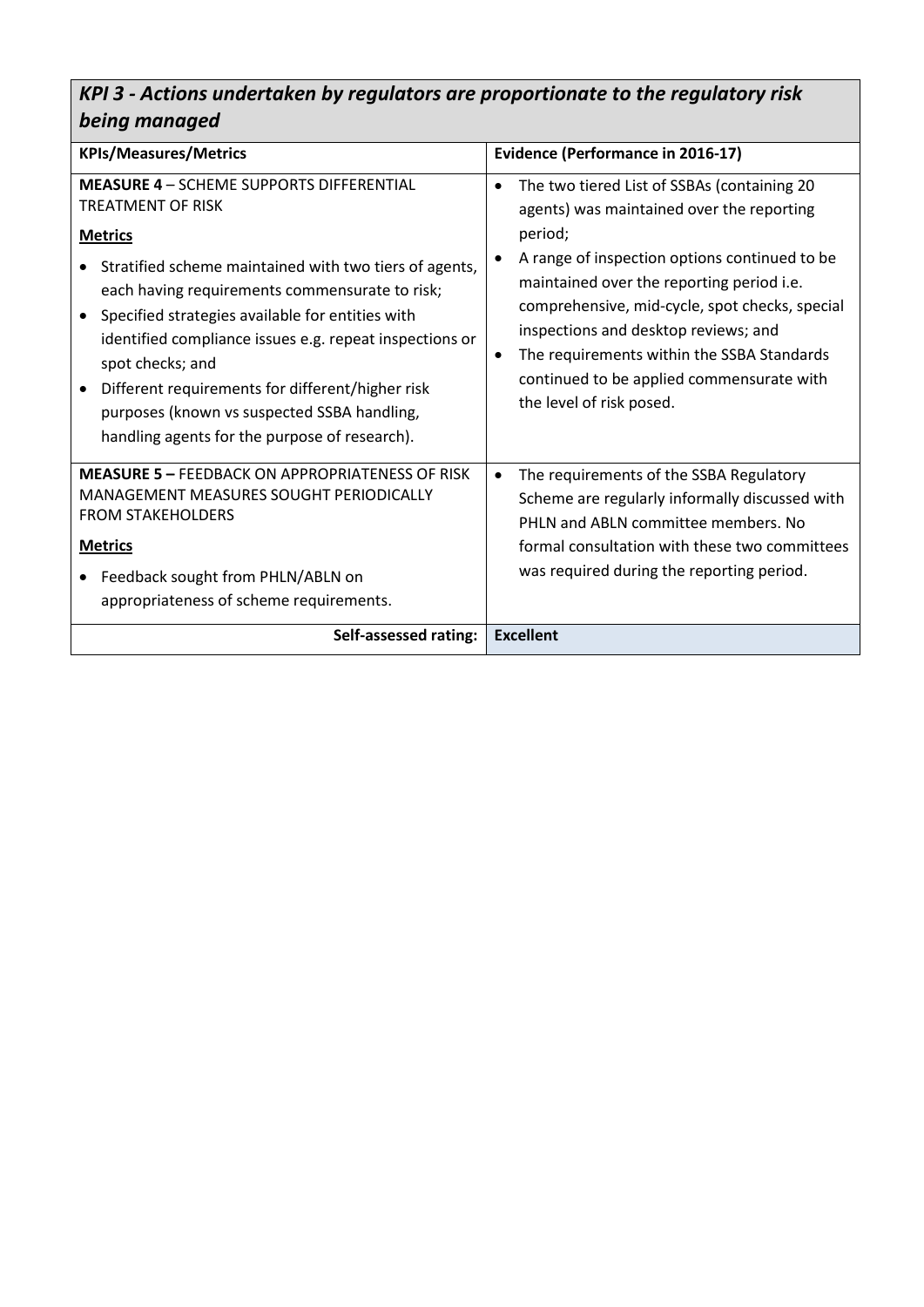| KPI 4 - Compliance and monitoring approaches are streamlined and co-ordinated                                                                                                                                                                                                                                                                                                                                                                |                                                                                                                                                                                                                                                                                                                                                                                                                                                                                                                                                  |  |
|----------------------------------------------------------------------------------------------------------------------------------------------------------------------------------------------------------------------------------------------------------------------------------------------------------------------------------------------------------------------------------------------------------------------------------------------|--------------------------------------------------------------------------------------------------------------------------------------------------------------------------------------------------------------------------------------------------------------------------------------------------------------------------------------------------------------------------------------------------------------------------------------------------------------------------------------------------------------------------------------------------|--|
| <b>KPIs/Measures/Metrics</b>                                                                                                                                                                                                                                                                                                                                                                                                                 | <b>Evidence (Performance in 2016-17)</b>                                                                                                                                                                                                                                                                                                                                                                                                                                                                                                         |  |
| <b>MEASURE 1 - INSPECTIONS COORDINATED WITH OTHER</b><br><b>REGULATORY AGENCIES</b><br><b>Metrics</b><br>Inspections carried out by OGTR staff trained in<br>laboratory assessments;<br>SSBA scheme continually monitors the work of OGTR<br>and DAWR to ensure alignment;<br>OGTR consulted regarding any changes of legislation;<br>and<br>Number of inspections scheduled to coordinate with<br>inspections by other regulatory agencies. | Inspections continued to be carried out by<br>inspectors who are comprehensively trained in<br>laboratory quality management systems, risk<br>management and statutory compliance;<br>The 2016-17 SSBA inspection schedule was<br>considered in cooperation with the OGTR at<br>the commencement of the calendar year and<br>at each Compliance Committee meeting.<br>Adjustments were made to align with OGTR<br>and Health priorities as necessary; and<br>Six Compliance Committee meetings were held<br>with OGTR over the reporting period; |  |
| <b>MEASURE 2 - COMPLIANCE AND MONITORING</b><br>PROCESSES ARE STREAMLINED<br><b>Metrics</b><br>Review of inspection frequency and duration;<br>Inspection frequency is risk based;<br>All facilities at the same location within the one entity<br>are inspected at the same time; and<br>SSBA Standards align with other regulatory scheme<br>requirements as much as possible (for example,<br>record keeping for disposal records etc).   | Within the reporting period the inspection<br>frequency and duration was considered to<br>remain appropriate;<br>Inspections continued to be carried out on the<br>$\bullet$<br>basis of risk i.e. Tier 1 agents every 18 months<br>and Tier 2 agents every two years;<br>Post-inspection compliance outcomes were<br>$\bullet$<br>also considered from risk-based perspective;<br>and<br>Where possible facilities registered under the<br>one entity were inspected at the same time.                                                          |  |
| <b>MEASURE 3 - FEEDBACK SOUGHT ON OPPORTUNITIES</b><br>FOR FURTHER STREAMLINING<br><b>Metrics</b><br>Streamlining and coordination discussed with OGTR /<br>DAWR.                                                                                                                                                                                                                                                                            | Streamlining of inspections with the OGTR<br>continued and was discussed at the six SSBA<br>Compliance Committee meetings.                                                                                                                                                                                                                                                                                                                                                                                                                       |  |
| Self-assessed rating:                                                                                                                                                                                                                                                                                                                                                                                                                        | <b>Very Good</b>                                                                                                                                                                                                                                                                                                                                                                                                                                                                                                                                 |  |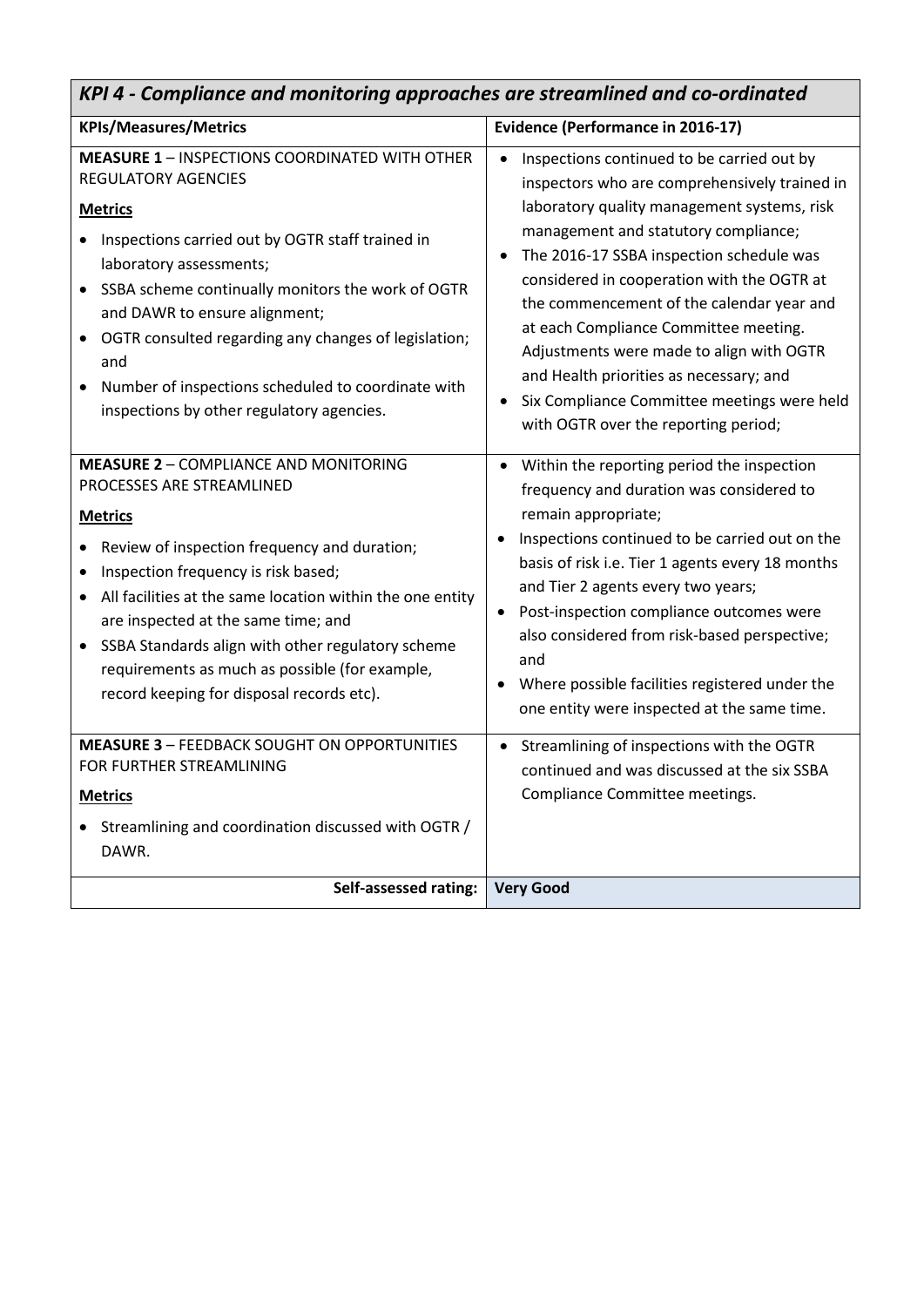| KPI 5 - Regulators are open and transparent in their dealing with regulated entities                                                                                                                                                                                                                                                                                                                                                                                                                                          |                                                                                                                                                                                                                                                                                                                                                                                                                                                                                                                                                         |  |
|-------------------------------------------------------------------------------------------------------------------------------------------------------------------------------------------------------------------------------------------------------------------------------------------------------------------------------------------------------------------------------------------------------------------------------------------------------------------------------------------------------------------------------|---------------------------------------------------------------------------------------------------------------------------------------------------------------------------------------------------------------------------------------------------------------------------------------------------------------------------------------------------------------------------------------------------------------------------------------------------------------------------------------------------------------------------------------------------------|--|
| <b>KPIs/Measures/Metrics</b>                                                                                                                                                                                                                                                                                                                                                                                                                                                                                                  | <b>Evidence (Performance in 2016-17)</b>                                                                                                                                                                                                                                                                                                                                                                                                                                                                                                                |  |
| MEASURE 1 - PURPOSE OF SCHEME, PROCESSES AND<br>USE OF DATA IS CLEARLY STATED                                                                                                                                                                                                                                                                                                                                                                                                                                                 | Within the reporting period communication<br>material remained available and up to date.                                                                                                                                                                                                                                                                                                                                                                                                                                                                |  |
| <b>Metrics</b><br>Communication materials available i.e. Factsheets,<br>guidelines, website.                                                                                                                                                                                                                                                                                                                                                                                                                                  |                                                                                                                                                                                                                                                                                                                                                                                                                                                                                                                                                         |  |
| <b>MEASURE 2 - CONSULTATION UNDERTAKEN ON</b><br><b>CHANGES TO SCHEME</b><br><b>Metrics</b><br>Consultation with OGTR, PHLN, ABLN, Australia New<br>Zealand Counter Terrorism Committee Chemical<br><b>Biological Radiological Nuclear Security</b><br>Subcommittee, State and Territory counterparts,<br>Australian Intelligence Community;<br>Newsletters;<br>Consultation with government agencies (Dept of Ag<br>٠<br>etc); and<br>Consultation on changes with regulated community<br>and other interested stakeholders. | Six Compliance Committee meetings were held<br>over the reporting period; and<br>No changes were made to the SSBA Regulatory<br>$\bullet$<br>Scheme over the reporting period, and<br>therefore no formal consultation or informal<br>consultation was required.                                                                                                                                                                                                                                                                                        |  |
| <b>MEASURE 3 - OPPORTUNITIES ARE REGULARLY</b><br>AVAILABLE FOR THE REGULATED COMMUNITY TO ASK<br>QUESTIONS AND TO PROVIDE FEEDBACK ABOUT THE<br><b>SCHEME</b><br><b>Metrics</b><br>Options for seeking information and providing<br>feedback:<br>Correspondence associated with reports and<br>O<br>inspections;<br>Email inbox;<br>O<br>Dedicated phone line; and<br>O<br>Inspections.<br>O                                                                                                                                 | Mechanisms for the provision of feedback<br>$\bullet$<br>continued to be described in all<br>correspondence templates;<br>The SSBA email inbox and phone line continued<br>$\bullet$<br>to be monitored during business hours;<br>The National Incident Room phone line was<br>available 24/7 for emergency use only; and<br>SSBA inspections provided another mechanism<br>$\bullet$<br>by which facilities could provide feedback. Any<br>questions raised were responded to by<br>inspectors or the SSBA policy team efficiently<br>and effectively. |  |
| <b>Self-assessed rating:</b>                                                                                                                                                                                                                                                                                                                                                                                                                                                                                                  | <b>Excellent</b>                                                                                                                                                                                                                                                                                                                                                                                                                                                                                                                                        |  |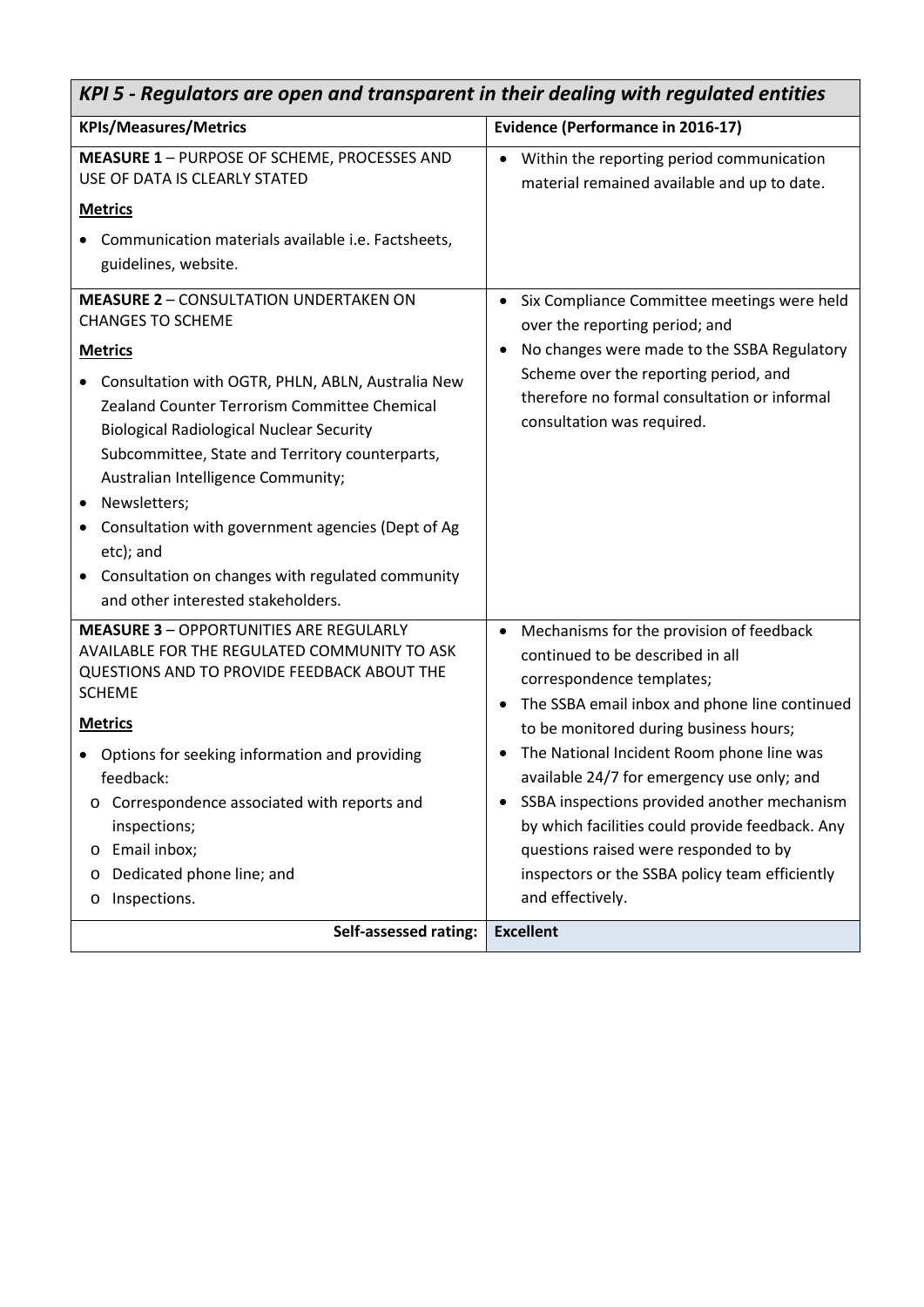#### *KPI 6 - Regulators actively contribute to the continuous improvement of regulatory frameworks*

| <b>KPIs/Measures/Metrics</b>                                                                                                                                                                                                                                                                                                                                                                                                                                                                                                   | <b>Evidence (Performance in 2016-17)</b>                                                                                                                                                                                                                                                                                                                                                                                                                                                                                                                                                                                                                                                                                                                                                                                |  |
|--------------------------------------------------------------------------------------------------------------------------------------------------------------------------------------------------------------------------------------------------------------------------------------------------------------------------------------------------------------------------------------------------------------------------------------------------------------------------------------------------------------------------------|-------------------------------------------------------------------------------------------------------------------------------------------------------------------------------------------------------------------------------------------------------------------------------------------------------------------------------------------------------------------------------------------------------------------------------------------------------------------------------------------------------------------------------------------------------------------------------------------------------------------------------------------------------------------------------------------------------------------------------------------------------------------------------------------------------------------------|--|
| <b>MEASURE 1 - REGULAR REVIEW OF LEGISLATION,</b><br><b>REGULATIONS AND STANDARDS</b><br><b>Metrics</b><br>Review of legislation, regulations and Standards;<br>Non-compliance trends analysed and considered;<br>٠<br>Stakeholder feedback collected;<br>Broad assessment of lessons observed in the<br>$\bullet$<br>regulatory schemes of comparable countries;<br>Mention of the scheme internationally as a model or<br>٠<br>to demonstrate good practice; and<br>Support the development of other legislative<br>schemes. | Within the reporting period:<br>No changes to SSBA legislation were required<br>during the reporting period. Please note that<br>the National Health Security Regulations 2008<br>are sun-setting on 1 October 2018 and work on<br>this will be reported on in the 2017-18<br>self-assessment report;<br>Non-compliance trends continued to be<br>reviewed and general advice / education with<br>regard to this was provided when necessary to<br>the regulated community;<br>Feedback from stakeholders was considered<br>and added to a matrix of issues, if deemed<br>necessary;<br>Amendments were made where necessary to<br>Fact Sheets and Guidelines (minimal changes<br>made); and<br>The SSBA Regulatory Scheme remained open<br>to the provision of advice relating to the<br>development of other schemes. |  |
| <b>MEASURE 2 - FEEDBACK SOUGHT TO ENABLE</b><br><b>CONTINUOUS IMPROVEMENT</b><br><b>Metrics</b><br>Email inbox / phone line / website / correspondence<br>comments monitored for issues, potential for<br>improvement; and<br>Inspectors explore reasons for non-compliance (with<br>a view to addressing the cause).                                                                                                                                                                                                          | Feedback from the regulated community<br>continued to be encouraged through the SSBA<br>inbox, phone line and all correspondence with<br>stakeholders; and<br>The inspectors continued to seek guidance<br>from the SSBA policy team when more complex<br>compliance issues arose. These were promptly<br>addressed and where necessary raised for<br>discussion at the Compliance Committee<br>Meetings.                                                                                                                                                                                                                                                                                                                                                                                                               |  |
| Self-assessed rating:                                                                                                                                                                                                                                                                                                                                                                                                                                                                                                          | <b>Very Good</b>                                                                                                                                                                                                                                                                                                                                                                                                                                                                                                                                                                                                                                                                                                                                                                                                        |  |